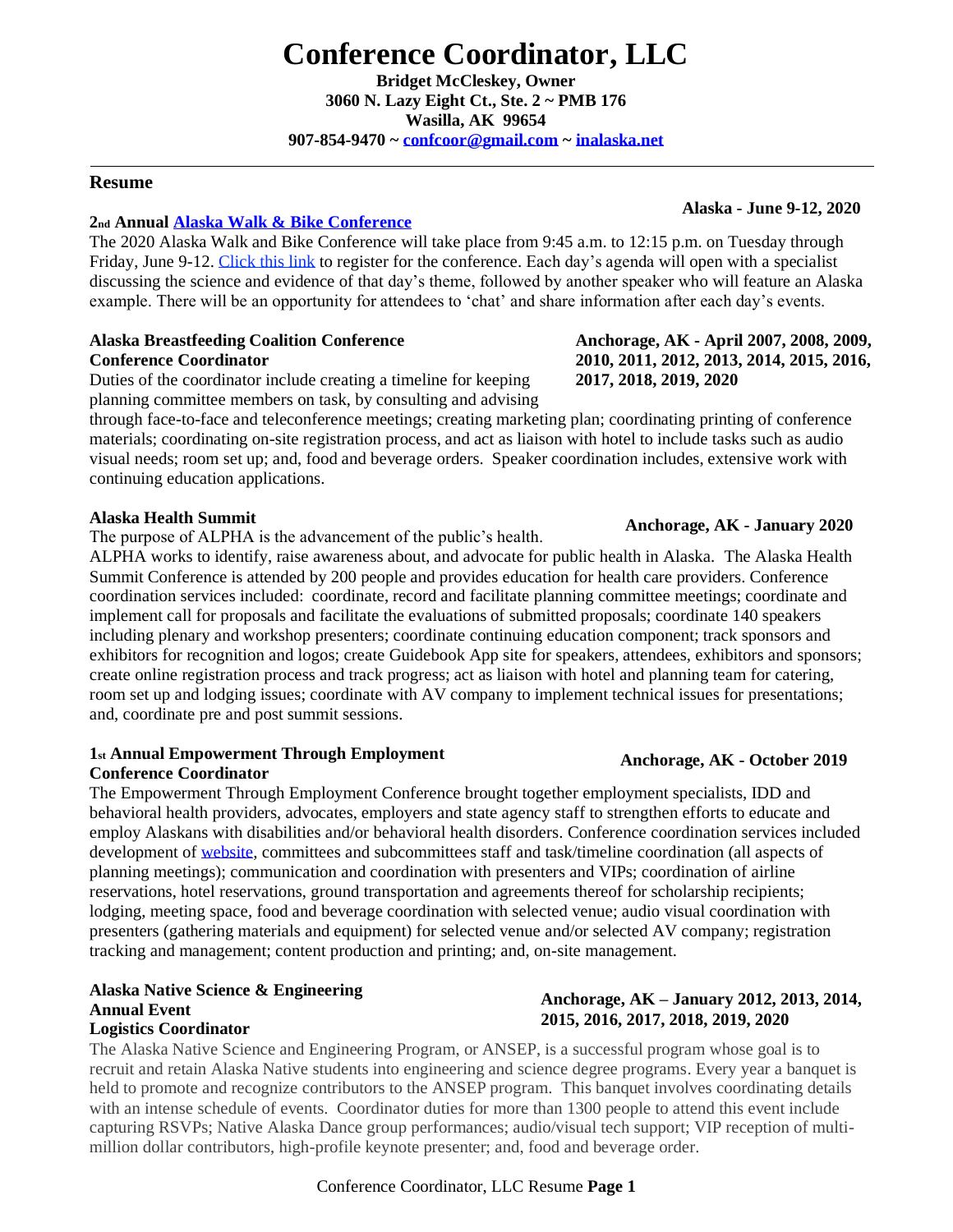#### **All Alaska Pediatric Symposium**

This conference is considered Alaska's Basecamp for continued

pediatric training. Due to the remote locations of Alaska this is the best opportunity to learn about pediatric innovations in Alaska and the nation, network with top local and national colleagues and earn CME/CEU credits. Duties include creating the Symposium website to include registration information via Constant Contacts; CME/CEU credit coordination that involve in depth work with presenters; and, creating and utilizing information in Guidebook App.

#### **Alaska Rural Providers' Conference Conference Coordinator**

The Rural Providers' conference duties for the coordinator include creating agendas and taking meeting notes to keep the Statewide and the Local planning members on task. Other

duties include creating a registration based through Eventbrite, tracking registrations received, a site visit to Fairbanks, creating the conference registration packet and conference booklet, submitting CEU applications and coordination of presenter travel. More than 300 people attend.

#### **47th, 48th, 49th and 50th National American Indian Court Judges Association (NAICJA)**

The National American Indian Court Judges Association (NAICJA) has been providing needed information and training for tribal judges, peacemakers, tribal council members and

court staff at its *Annual National Tribal Judicial and Court Personnel Conference.* This conference is typically attend by nearly 200 with close to 50 presenters for general and concurrent workshop sessions. Duties for coordinating this event included logistics for attendee registrations, exhibitors, venue/on-site coordination, audiovisual assistance, food and beverage coordination, gathering of presenter materials and printing of conference materials to include creating and utilizing information in Guidebook App.

#### **8th, 9th, 10th, 11th, 12th, 13th, 14th, 15th & 16th National Indian Nations Justice for Victims of Crime Conference Conference Coordinator**

The Tribal Law and Policy Institute as an Indian owned and operated non-profit corporation was contracted through the Department of Justice, Office for Victims of Crime to organize, design and deliver the National Strengthening Indian Nations – Justice for Victims of Crime Conference. Under nine consecutive contracts I coordinated the logistics of this conference that took place in Palm Springs, California. The 2018 conference had more than 1300 participants that included over 180 presenters. The overall coordinator duties included acting as liaison for hotel negotiations and contact person for the hosting hotel as well as bringing in five more hotels for ancillary events. The multiple ancillary events were included in the coordination duties. Contractual duties also included working with more than 180 presenters for 72 workshops for gathering their materials, setting up and utilizing Guidebook App; and coordinating audio/visual needs, room set up and catering.

#### **Inuit Circumpolar Council – General Assembly Logistics Coordinator**

This General Assembly is a combined effort of four countries of Inuit People of the Circumpolar north. Coordinator duties were to troubleshoot all event planning (including speaker materials, bios, photos); submitting CITES permits and inspections, lodging, special needs of participants and detailed on-site coordinating of conference set up and implementation **Utqiagvik, Alaska – July 16 – July 19, 2018**

#### **Second World Indigenous Peoples' Conference On Viral Hepatitis**

This conference provides a platform to profile and further the conversation on viral hepatitis in Indigenous communities throughout the world. The conference is led by Indigenous people and is designed for Indigenous peoples, clinicians, those working in Indigenous health and civil society organizations for 200 participants and presenters throughout the world. Coordination duties include budgeting, negotiating contracts for venue(s) including food and beverage, volunteers, audio-visual support, marketing, speakers / program / agenda, abstract submissions, registration platform, conducting and recording planning meetings, and creating conference materials to include the Guidebook App. for attendees to use in lieu of a printed conference program.

# **October 2019**

**Anchorage, AK – November 2017, 2018** 

**Dillingham, AK – May 2011 & May 2012 Fairbanks, AK – June 2013 & June 2014 Nome, AK – June 2015 & August 2016 Anchorage – July 2019**

**Isleta – Albuquerque, NM – October 2017**

**Mystic Lake, Minneapolis – October 2019**

**Morongo, CA – October 2016**

 **and October 2018**

**Palm Springs, CA - December 2002, 2004, 2006, 2008, 2010, 2012, 2014, 2016, 2018**

**Nuuk, Greenland - June 25 – July 2, 2010 Inuvik, Canada – July 19 – July 26, 2014**

# **Anchorage, AK – August 2017**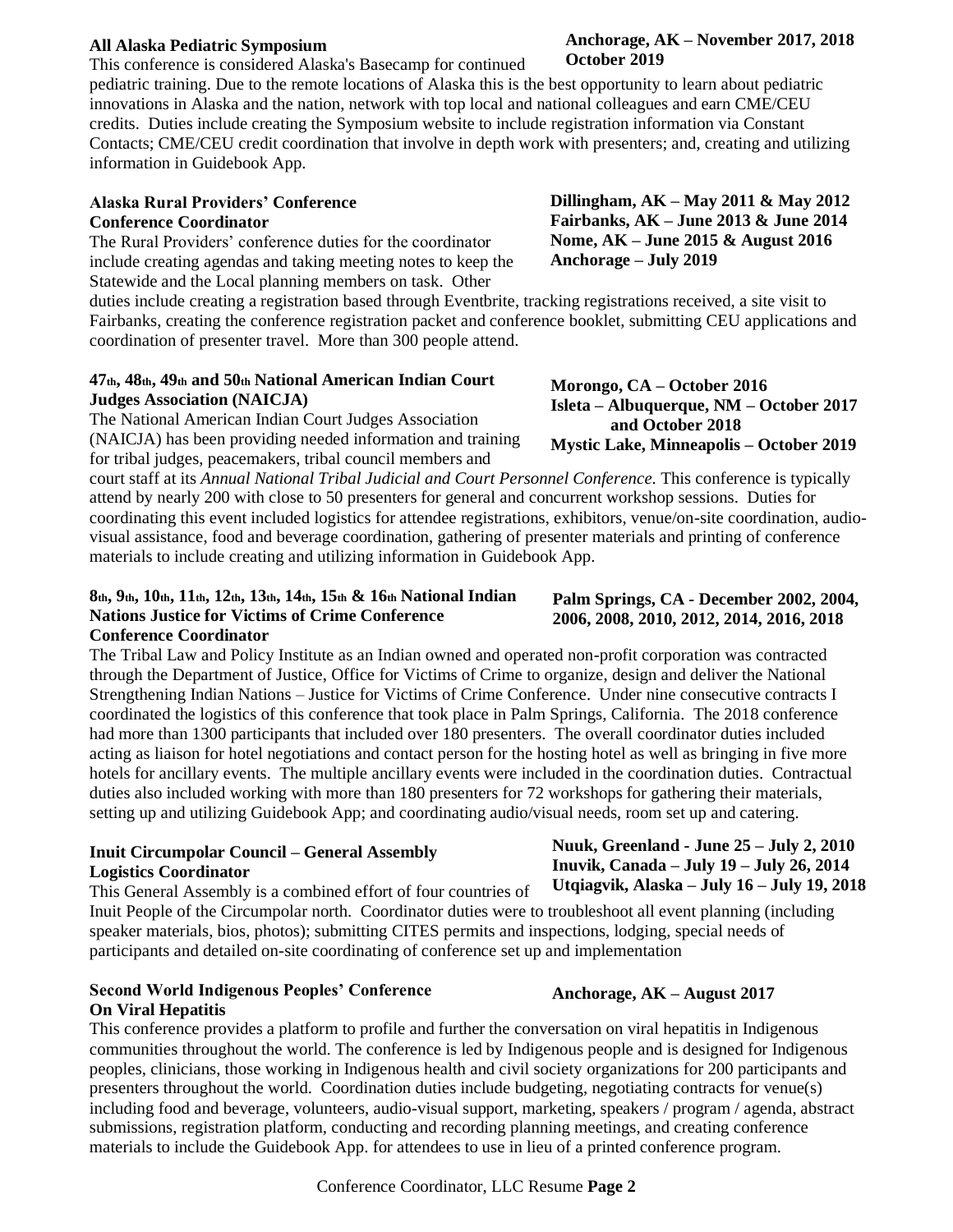#### **Conference Coordinator, LLC Previous Conferences Experience:**

Joint Summit MCDR + AKPQC, Conference Coordinator Anchorage, AK - January 23 & 25, 2020

Alaska Native Claims Settlement Act (ANCSA) Regional Association, Event Planner Anchorage, AK - October 2019

Alaska Plants As Food and Medicine Conference, Conference Coordinator Girdwood, AK – May 2013 Anchorage, AK – May 2014 & Sept. 2016

Alaska Statewide MCH & Immunization Conference, Conference Coordinator Anchorage, AK - September 2008, 2010, 2012, 2014, 2016 & 2018

Alaska Native Elders and Youth Conference Arts & Opps Showcase, Logistics Coordinator Anchorage, AK – 2011 & 2012, 2014, 2015 Fairbanks,  $AK - 2013$ 

4th International Sea Duck Conference Seward, AK – September 12-16, 2011

Fostering Connections Tribal Gatherings Oklahoma City, OK – August 2 & 3, 2011 Seattle, WA – August 16 & 17, 2011 Minneapolis, MN – September 13 & 14, 2011

2011 Tribal Combined Annual Skills-Building Training Spokane, WA – May 17-19, 2011

Zoonotic and Parasitic Infections in Alaska (Z-PAK): Fairbanks, AK - August 11-12, 2010

Northern Forum General Assembly Whitehorse, Canada – September 2009

Indigenous Peoples Global Summit on Climate Change Anchorage, Alaska - April 20 – 24, 2009

Frontier Models of Leadership: Learning from Communities Tucson, Arizona & Phoenix, Arizona – September, 2005 to September, 2008

Nerland Agency – Employee Appreciation Scavenger Hunt Anchorage, Alaska - April 18, 2008

Climate Change & Impacts on Human Health in the Arctic – Workshop Anchorage, Alaska - February 2008

Nerland Agency - Project Manager. Anchorage, AK - May 2007 – May 2008

State of Alaska, Emergency Medical Services (IPEMS) Meeting Anchorage, AK - July 2007

Helicobacter pylori – Peer Review Meeting Anchorage, AK - July 2007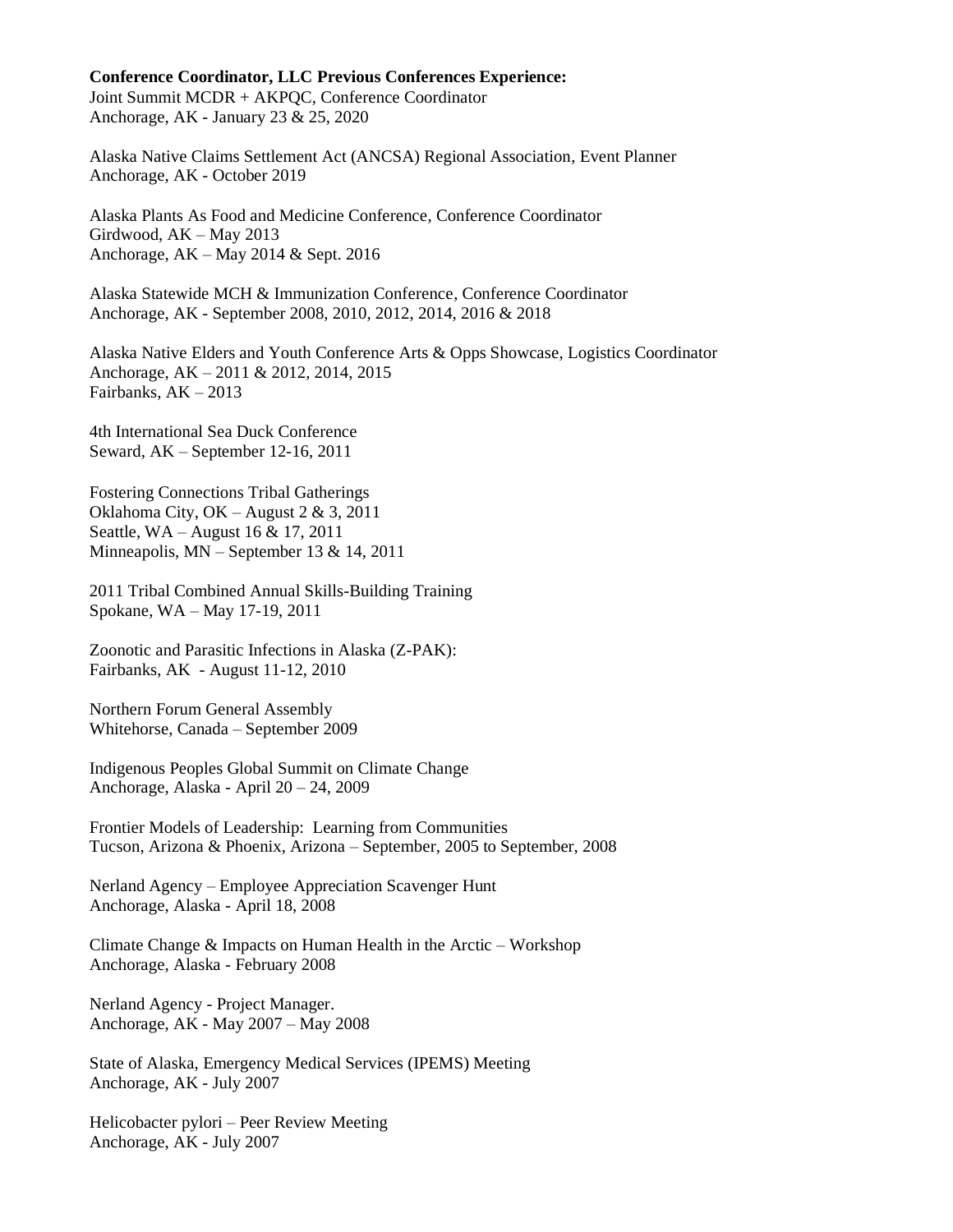#### **Conference Coordinator, LLC Previous Conferences Experience (continued):**

Tribal Forum on Legal Foundations for Public Health Practice in Indian Country Anchorage, AK – May 2007

The Alaska Child Maltreatment Conference Anchorage, Alaska - October 2004 & October 2006

Embracing Our Traditions, Values and Teachings: Native Peoples of North America HIV/AIDS Conference Anchorage, AK – May 2006

Alaska Association of WIC Coordinators Meeting Anchorage, AK – Oct. 2003, May 2004, October 2004, May 2005, October 2005, April 2006, October 2006

The Alaska Native Health Research Conference Anchorage, AK - March 2004

The First & Second Annual Workforce Investment Act Conference Anchorage, AK - October 2001 & November 2002

Linking Family Services in Chugiak/Eagle River Eagle River, AK - June 2002

Alaska Health Summit '97 '98 & '99 Anchorage, AK - November 1997, 1988 & 1999

Alaska Rural Domestic Violence and Child Abuse Workshops – **July 1998 to July 1999** Anchorage, AK Barrow, AK Cordova, AK Dillingham, AK Fairbanks, AK Dutch Harbor, AK Ft. Yukon, AK Galena, AK Glennallen, AK Ketchikan, AK Kotzebue, AK Sitka, AK St. Mary, AK Nome, AK

Alaska Tobacco Control Alliance Conference Anchorage, AK - January 1999

"Train the Trainers" Workshop – Alaska Family Violence Prevent Project Anchorage AK - December 1997

Early Intervention Conference - State of Alaska, Section of Maternal Child and Family Health Anchorage, AK – February 1997

Healthy Families Conference Anchorage, AK - August 1996

Tenth International Congress on Circumpolar Health Anchorage, AK - May 1996